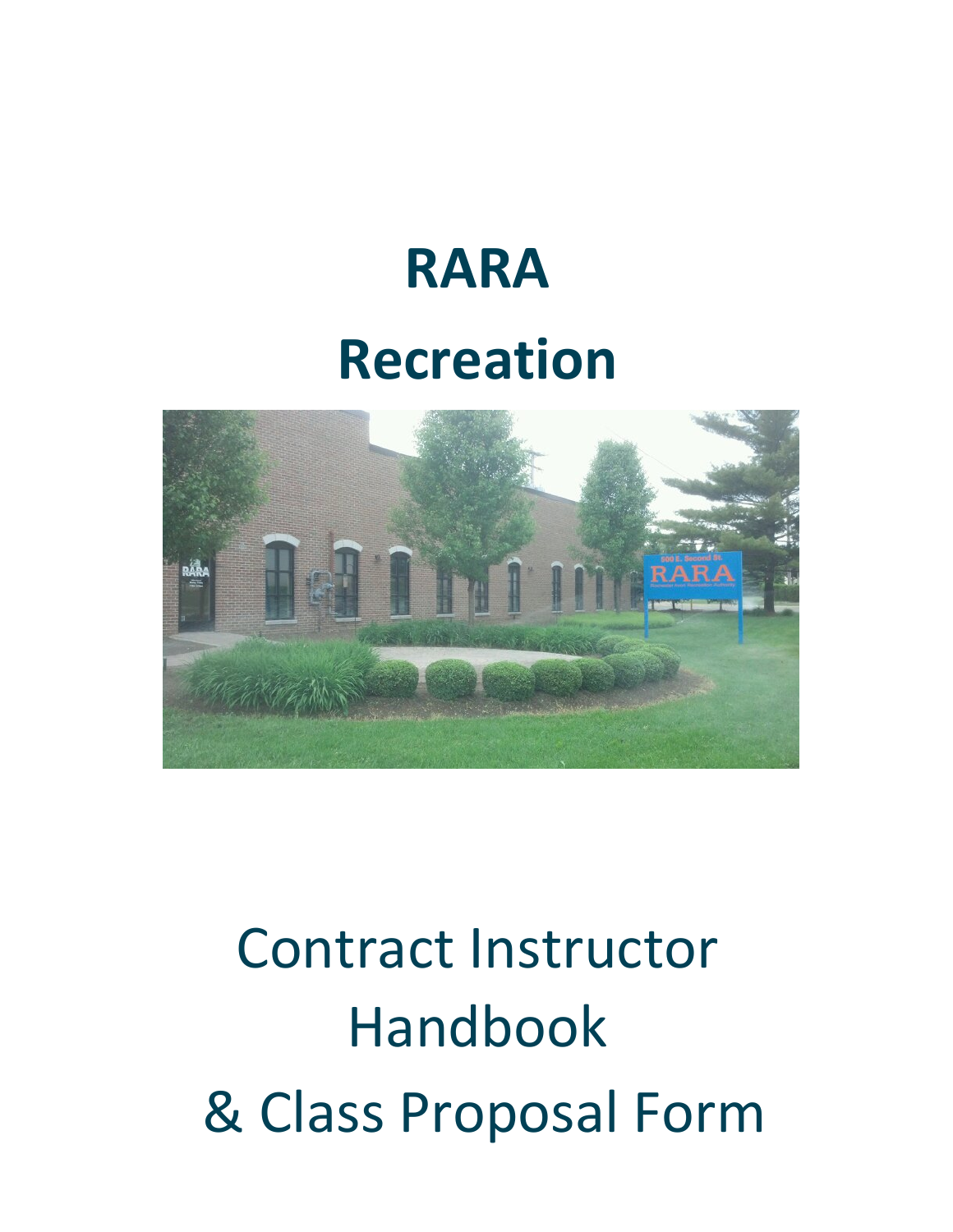# **Contract Instructor Handbook** & Class Proposal Form

## **Rochester Avon Recreation Authority**

## **Table of Contents**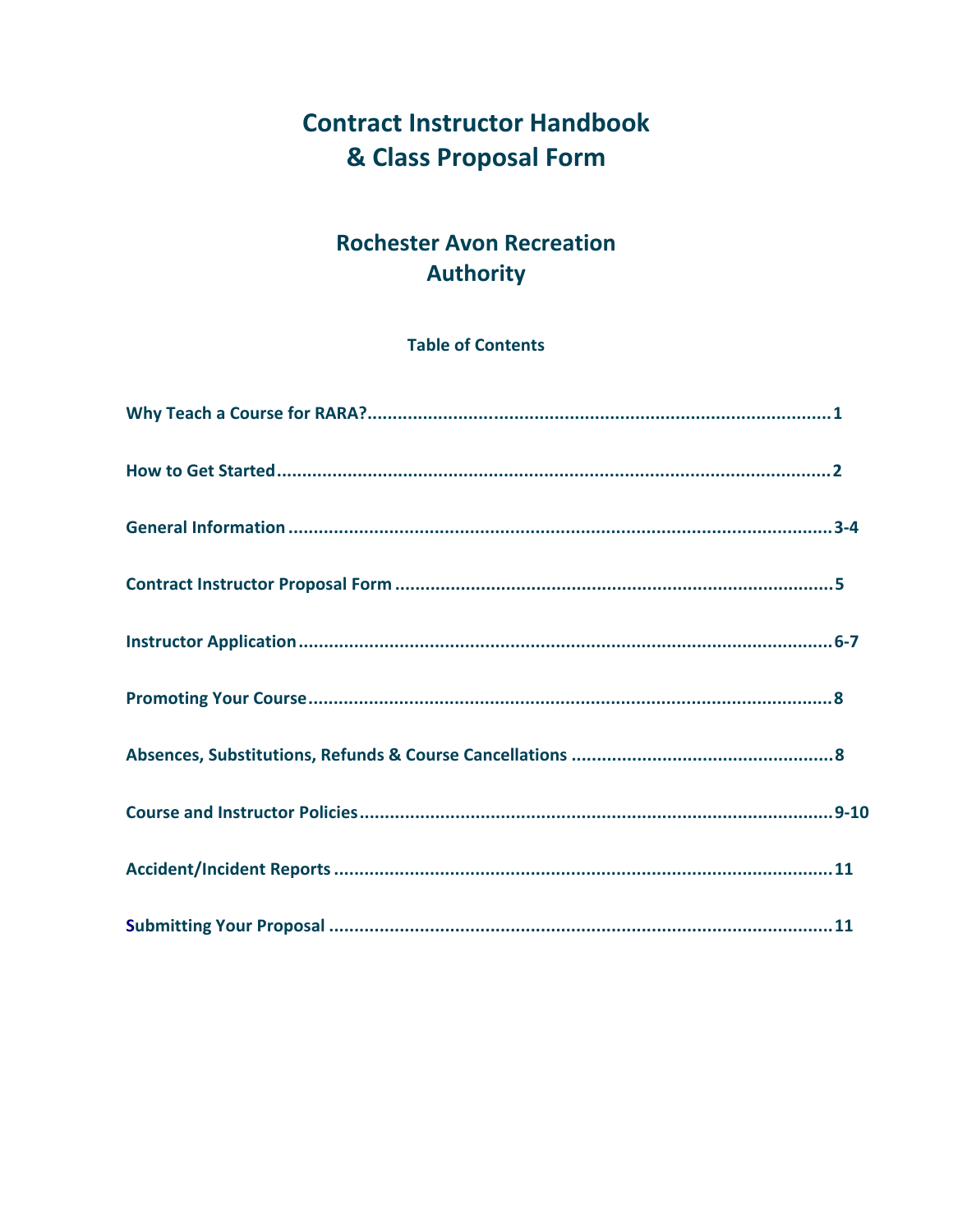## **Contract Instructor Handbook & Class Proposal Form**

## **Rochester Avon Recreation Authority (RARA)**

Thank you for your interest in becoming an independent Contract Instructor with RARA. We are excited about the possibility of working together to serve our community.

## **WHY TEACH A COURSE FOR RARA?**

RARA is dedicated to building strong families through the provision of educational, creative, and recreational opportunities. RARA utilizes independent Contract Instructors to provide recreational services to our community. Programs may be designed for preschoolers, school age children, teens, adults, families and mature adults.

What can RARA offer you as an Instructor? Here are just a few features that our Department can offer you:

> • RARA has great facilities. Classroom facilities, auditoriums, gymnasiums and parks are available for Contract Instructor courses. These facilities are maintained to assure the comfort of instructors and participants.



- RARA will place your course description in our Recreation Magazine that is distributed to more than 55,000 households three (3) times a year.
- RARA uses a technologically advanced computer registration system. The "Recpro" system allows us to maintain facility booking for your course and to process registrations in an efficient manner. Instructors receive attendance reports and RARA staff provides instructors with contact information for all participants. We accept cash, checks, and all credit cards for payments. We offer registration through three (4) easy customer friendly ways including: online registration, mail, phone,or in person.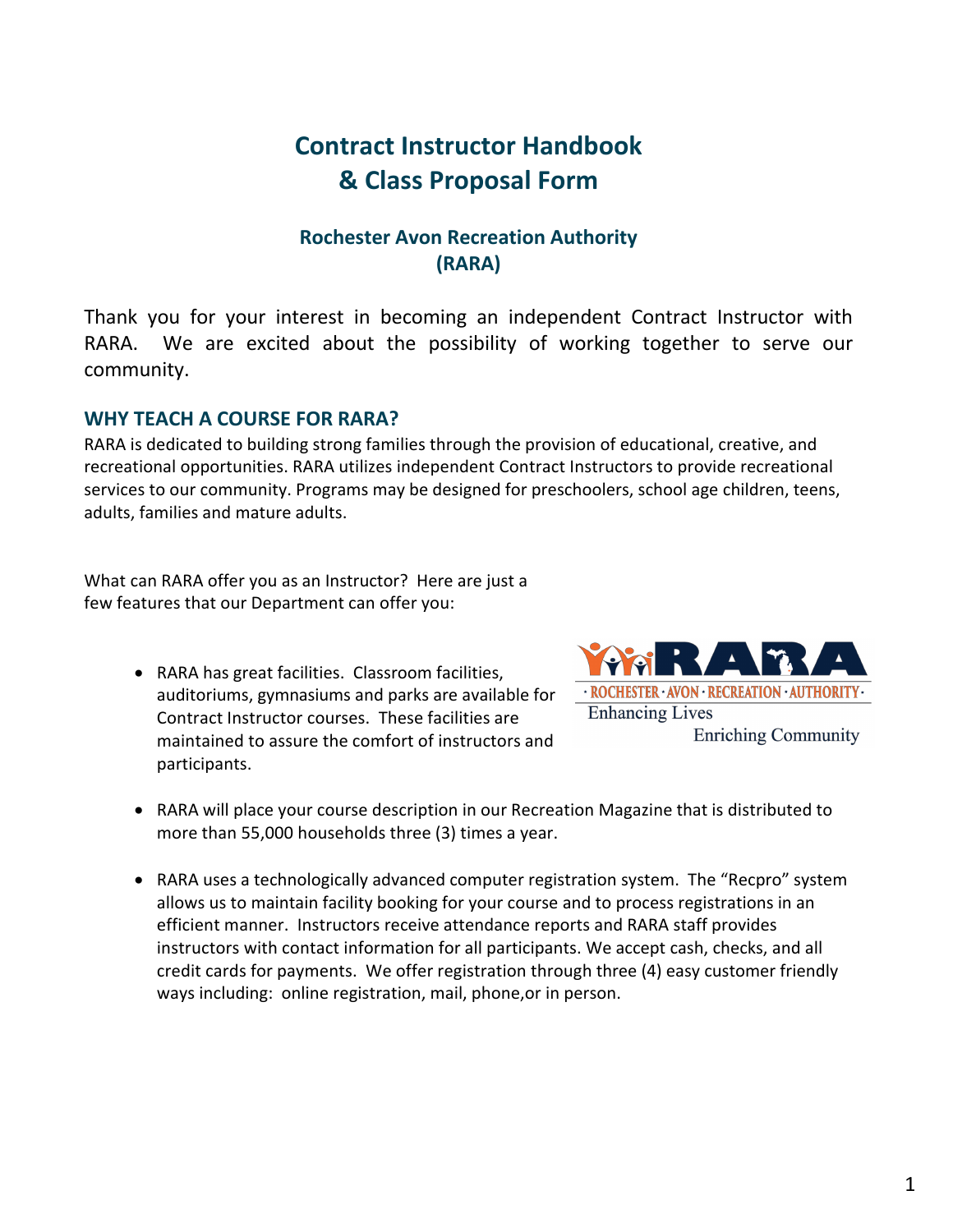## **HOW TO GET STARTED**

Instructors are hired on a contractual basis. In order to become a Contract Instructor for RARA a potential instructor must first do the following:

- Submit an Instructor Application.
- Submit a Contract Instructor Proposal: If your course is accepted, the Instructor Proposal Form will be used to book your room/space, provide you with an activity number, and place your course information into the Recreation Magazine.

Once you have submitted your Instructor Application and Instructor Proposal Form, a representative from RARA will contact you and serve as your primary point of contact for the processing of your proposal. This person will review your instructor application and notify you if RARA would like to proceed with the course. RARA decides to proceed with the course, the potential instructor will sign a RARA Contract to become a Contract Instructor.

Before RARA can enter into the Contract for Instructional Services, the following documents must be obtained from a potential instructor:

## • **W9**

Applications are available at the RARA administrative office 500 E. 2nd Street, Rochester MI 48307.

## • **Background Check**

RARA requires that all Contract Instructors, Instructor Assistants, and Subcontractors complete a background screening before entering the program. Contract Instructors must schedule an appointment with their Recreation Representative point of contact to complete their background screening. Be prepared to bring an I.D. card or Driver's License to the screening.

## • **Reporting Income**

RARA does not withhold state or federal income tax, but will report the Contract Instructor's income via Form 1099. Instructors will receive a W-9 form to be completed.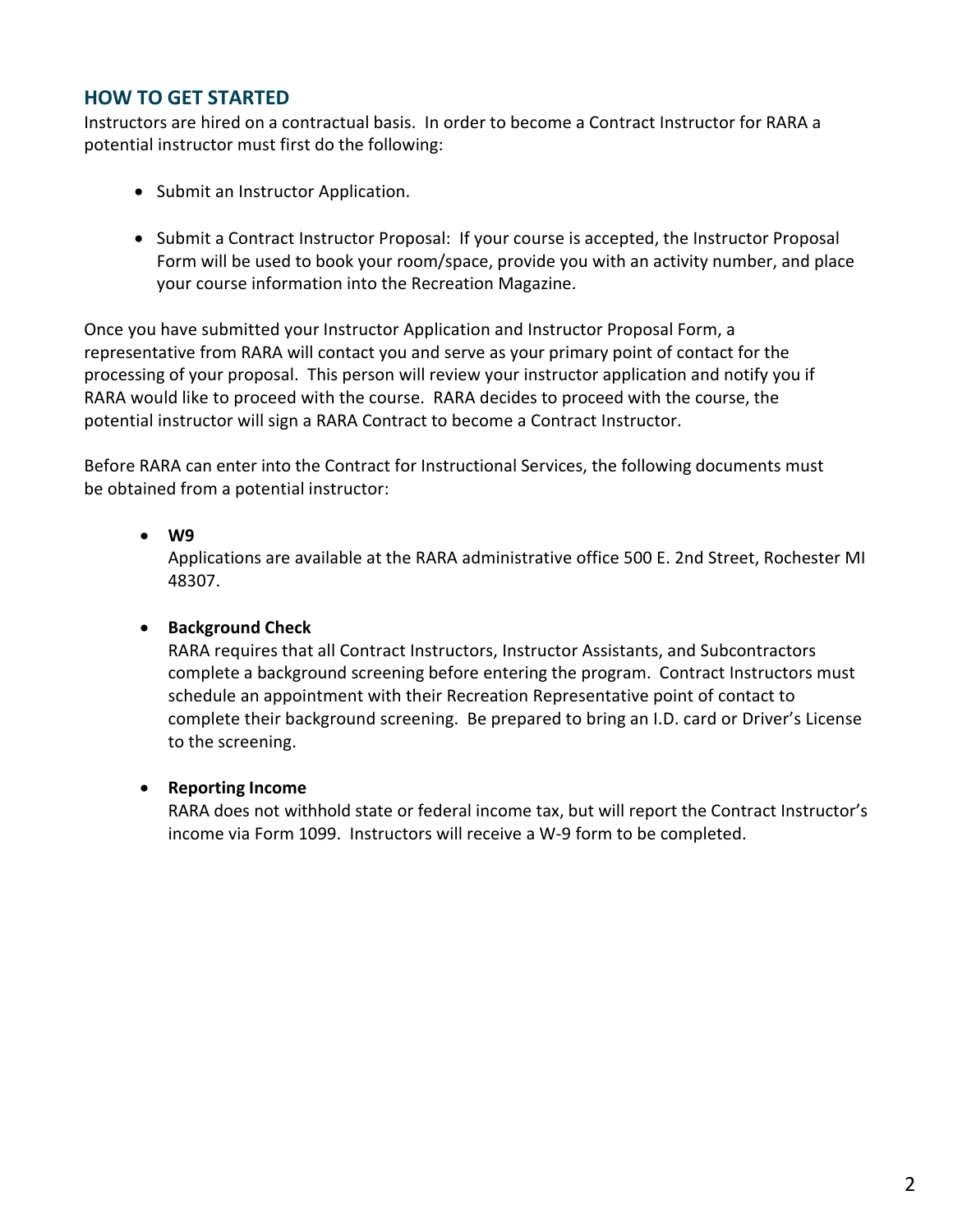## • **Insurance**

RARAis a part of a self-insured insurance pool known as the Michigan Municipal League that will not defend or pay out any claims brought against an Independent Contractor. RARA requires that all Contract Instructors obtain general liability insurance of \$1 million dollars to protect themselves from any claims. Before teaching, Contract Instructors must provide a copy of their insurance certificate. RARA must be listed as the certificate holder and additionally insured with respects to General Liability. Insurance can also be purchased through RARA. Please work with your Recreation Representative for more information.

## • **Worker's Compensation and Employer's Liability**

If you have employees you are required to provide proof of Workers' Compensation and Employers' Liability with limits of \$1,000,000 per accident as required and set forth by the Michigan Labor Code. If, you are an instructor without employees, you will sign a letter stating you are the sole proprietor.

## **GENERAL INFORMATION**

#### **Registration**

Participants must pre-register for all courses. Registrations are processed on a first-come; first serve basis by RARA. No registrations may be taken at your program. There are three (3) quick and easy ways to register for courses:

- 1. On-line Registration: Participants may go to www.rararegistration.org to register online.
- 2. Mail: Participants may mail completed registration forms to:

RARA Recreation 480 - 500 E. 2ndStreet Rochester, MI 48307

3. In Person: Participants may register in person at any of the locations listed below:

*RARA Recreation Complex, 500 E. 2nd Street*

*8:00am – 5:00pm, Monday through Friday*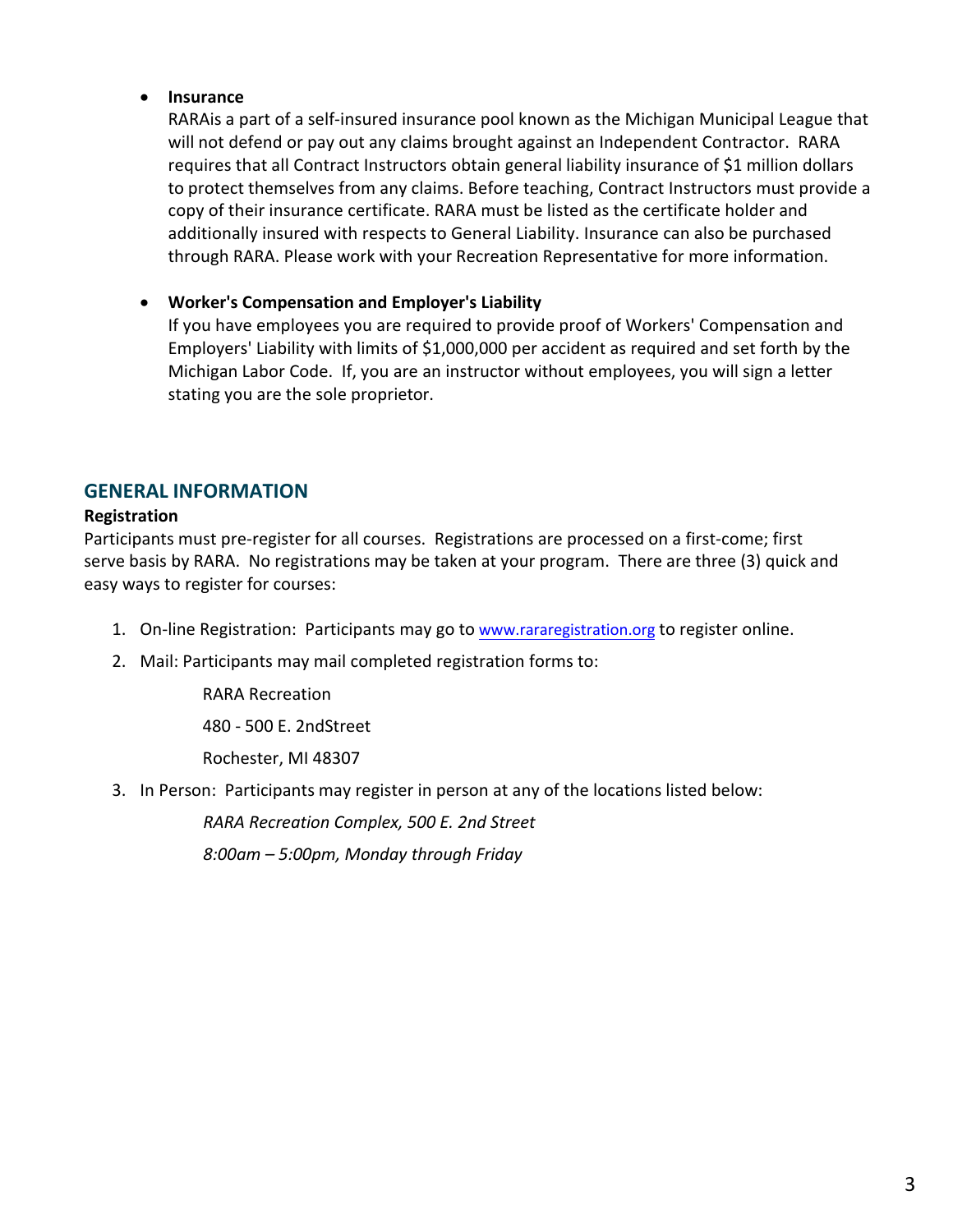#### **Recreation Magazine Sessions**

January - April ~ Registration begins December 1, instructor info due November 1 May - August  $\sim$  Registration begins April 1, instructor info due March 1 September - December ~ Registration begins August 1, Instructor info due July 1

#### **Course Rosters**

A list of all course participants should be obtained from the Recreation Representative prior to the start of each course. Rosters are emailed to instructors 2business days prior to the start of the class. It is important to have the most up-to-date participant information. If you do not receive a roster or want to request an updated roster, please email csr@RARArecreation.org or call (248) 656-8308.

## **Evaluations**

Participant survey forms will be administered to participants via Survey Monkey through RARA. Feedback and results will be provided to the instructor once collected.

## **Available Facilities for Contract Classes**

Rochester Community Schools Avondale Community Schools RARA Recreation Complex City of Rochester Parks City of Rochester Hills Parks

## **Holidays**

RARA observes the following holidays, therefore classes will not be offered on these days:

> New Year's Day Martin Luther King, Jr. Birthday President's Day Good Friday Easter Monday Memorial Day Independence Day Labor Day Veterans Day Thanksgiving Day and Black Friday Christmas Eve and Christmas Day New Years Eve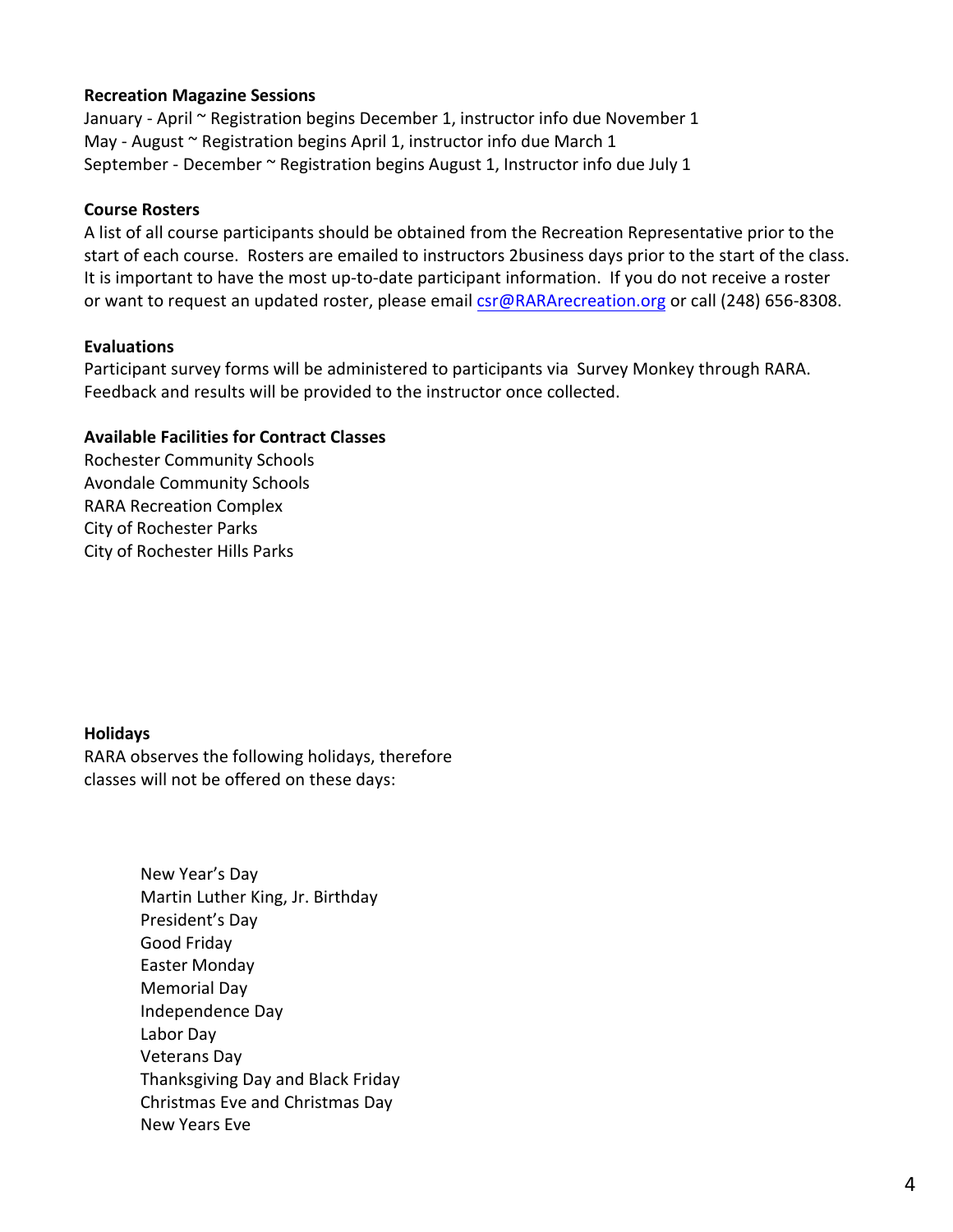## **Rochester Avon Recreation Authority**

## **Contract Instructor Proposal Form**

**(Submit multiple forms for each age group/type of class)** 

## **INSTRUCTOR INFORMATION**

| Last Name                                                |                                     |                       |                                            | First                                                                       |                        | M.I.             | Date |  |  |  |
|----------------------------------------------------------|-------------------------------------|-----------------------|--------------------------------------------|-----------------------------------------------------------------------------|------------------------|------------------|------|--|--|--|
| <b>Business Name</b>                                     |                                     |                       |                                            |                                                                             |                        |                  |      |  |  |  |
| <b>Street Address</b>                                    |                                     |                       |                                            |                                                                             |                        | Apartment/Unit # |      |  |  |  |
| City                                                     |                                     |                       |                                            | State                                                                       | <b>ZIP</b>             |                  |      |  |  |  |
| Phone                                                    |                                     |                       |                                            | Cell Phone                                                                  |                        |                  |      |  |  |  |
| Web Site                                                 |                                     |                       |                                            | <b>Email Address</b>                                                        |                        |                  |      |  |  |  |
| Title of Class                                           |                                     |                       |                                            |                                                                             |                        |                  |      |  |  |  |
| Class Description (45 words maximum)                     |                                     |                       |                                            |                                                                             |                        |                  |      |  |  |  |
|                                                          |                                     |                       |                                            |                                                                             |                        |                  |      |  |  |  |
|                                                          |                                     |                       |                                            |                                                                             |                        |                  |      |  |  |  |
|                                                          |                                     |                       |                                            |                                                                             |                        |                  |      |  |  |  |
| <b>AGE GROUP</b>                                         |                                     |                       |                                            | <b>SUBSECTION</b>                                                           |                        |                  |      |  |  |  |
| Select one per type of class:                            |                                     |                       |                                            | Where would you like your class information listed in the activities guide? |                        |                  |      |  |  |  |
| Adults (Ages 18-54)<br>Preschool (Ages 2-5)              |                                     |                       |                                            | Youth Recreation<br><b>Adult Recreation</b>                                 |                        |                  |      |  |  |  |
| Elementary (Ages 6-12)<br>Mature Adults (Ages 55 & up)   |                                     |                       |                                            | Fitness                                                                     | Camps                  |                  |      |  |  |  |
| Teens (Ages 13-17)                                       |                                     |                       |                                            |                                                                             |                        |                  |      |  |  |  |
| <b>FACILITY PREFERENCE (NOT GUARANTEED)</b>              |                                     |                       |                                            |                                                                             |                        |                  |      |  |  |  |
| 2 <sup>nd</sup> Preference<br>1 <sup>st</sup> Preference |                                     |                       |                                            |                                                                             |                        |                  |      |  |  |  |
| <b>CLASS REQUIREMENTS</b>                                |                                     |                       |                                            |                                                                             |                        |                  |      |  |  |  |
| Age Min.:                                                | Min. class enrollment:<br>Age Max.: |                       |                                            |                                                                             | Max. class enrollment: |                  |      |  |  |  |
| Supply/Material fee: \$                                  | Items provided:                     |                       |                                            |                                                                             |                        |                  |      |  |  |  |
| Special Room requirements:                               |                                     |                       |                                            |                                                                             |                        |                  |      |  |  |  |
| <b>START/END DATE(S)</b><br><b>DAYS</b>                  |                                     | <b>NO CLASS DATES</b> | START/END TIME(S) # OF CLASSES PER SESSION |                                                                             |                        | <b>FEE</b>       |      |  |  |  |
|                                                          |                                     |                       |                                            |                                                                             |                        |                  |      |  |  |  |
|                                                          |                                     |                       |                                            |                                                                             |                        |                  |      |  |  |  |
|                                                          |                                     |                       |                                            |                                                                             |                        |                  |      |  |  |  |
|                                                          |                                     |                       |                                            |                                                                             |                        |                  |      |  |  |  |
|                                                          |                                     |                       |                                            |                                                                             |                        |                  |      |  |  |  |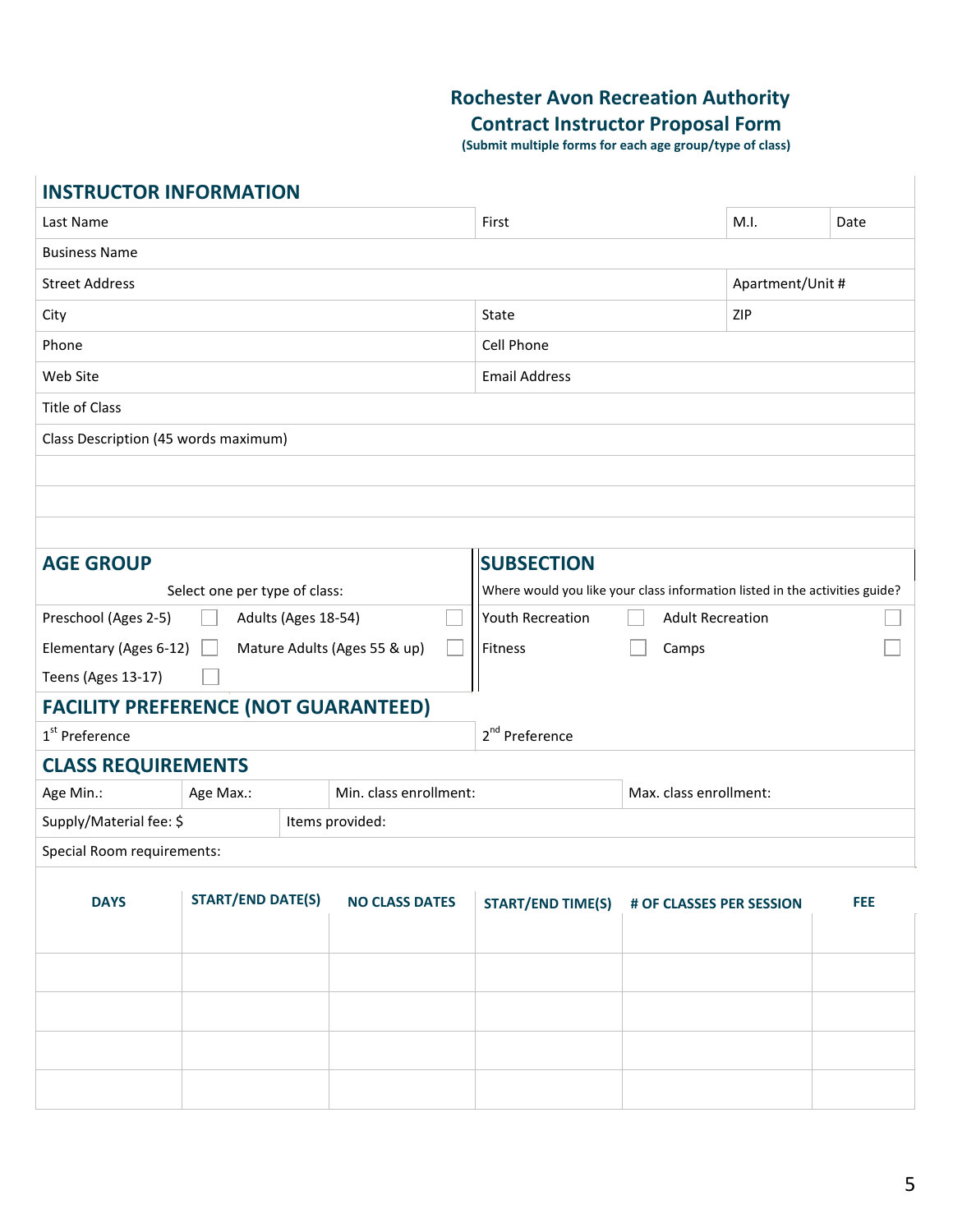## INSTRUCTOR APPLICATION

Phone: (248) 656 -8308 Fax: (248) 656-1502 csr@rararecreation.org

| <b>APPLICANT INFORMATION</b>                  |                |                         |              |                     |                                          |           |          |           |  |
|-----------------------------------------------|----------------|-------------------------|--------------|---------------------|------------------------------------------|-----------|----------|-----------|--|
| Last Name                                     | First          |                         |              | M.I.                | Date                                     |           |          |           |  |
| <b>Street Address</b>                         |                |                         |              |                     | Apartment/Unit #                         |           |          |           |  |
| City                                          | State          |                         |              |                     | ZIP                                      |           |          |           |  |
| Phone                                         | E-mail Address |                         |              |                     |                                          |           |          |           |  |
| Social Security Number (Required for payment) |                |                         |              |                     |                                          |           |          |           |  |
| <b>Proposed Class</b>                         |                |                         |              |                     |                                          |           |          |           |  |
| Have you taught this course before?           |                | YES $\Box$              | <b>NO</b>    |                     |                                          |           |          |           |  |
| Location                                      |                | Dates                   |              |                     |                                          |           |          |           |  |
| May we contact them as a reference?           |                |                         |              |                     | YES $\Box$<br><b>NO</b>                  |           | Phone: ( |           |  |
| Location                                      |                |                         |              | Dates               |                                          |           |          |           |  |
| May we contact them as a reference?           |                |                         |              |                     | YES $\Box$<br><b>NO</b>                  |           | Phone: ( | $\lambda$ |  |
| Location                                      |                |                         |              | Dates               |                                          |           |          |           |  |
| May we contact them as a reference?           |                | YES $\Box$<br><b>NO</b> |              |                     | Phone: (                                 | $\lambda$ |          |           |  |
| <b>EDUCATION</b>                              |                |                         |              |                     |                                          |           |          |           |  |
| High School                                   |                |                         | Address      |                     |                                          |           |          |           |  |
| From                                          | To             | Did you graduate?       | YES $\Box$   | <b>NO</b>           |                                          |           |          |           |  |
| College                                       |                |                         | Address      |                     |                                          |           |          |           |  |
| From                                          | To             | Did you graduate?       | $YES$ $\Box$ | <b>NO</b><br>Degree |                                          |           |          |           |  |
| Other                                         |                |                         | Address      |                     |                                          |           |          |           |  |
| From                                          | To             | Didyougraduate? YES     |              | <b>NO</b>           |                                          | Degree    |          |           |  |
| <b>REFERENCES</b>                             |                |                         |              |                     |                                          |           |          |           |  |
| Please list two professional references.      |                |                         |              |                     |                                          |           |          |           |  |
| <b>Full Name</b>                              |                |                         |              |                     | Relationship                             |           |          |           |  |
| Company                                       |                |                         |              |                     | Phone<br>$\overline{(}$<br>$\mathcal{E}$ |           |          |           |  |
| Address                                       |                |                         |              |                     |                                          |           |          |           |  |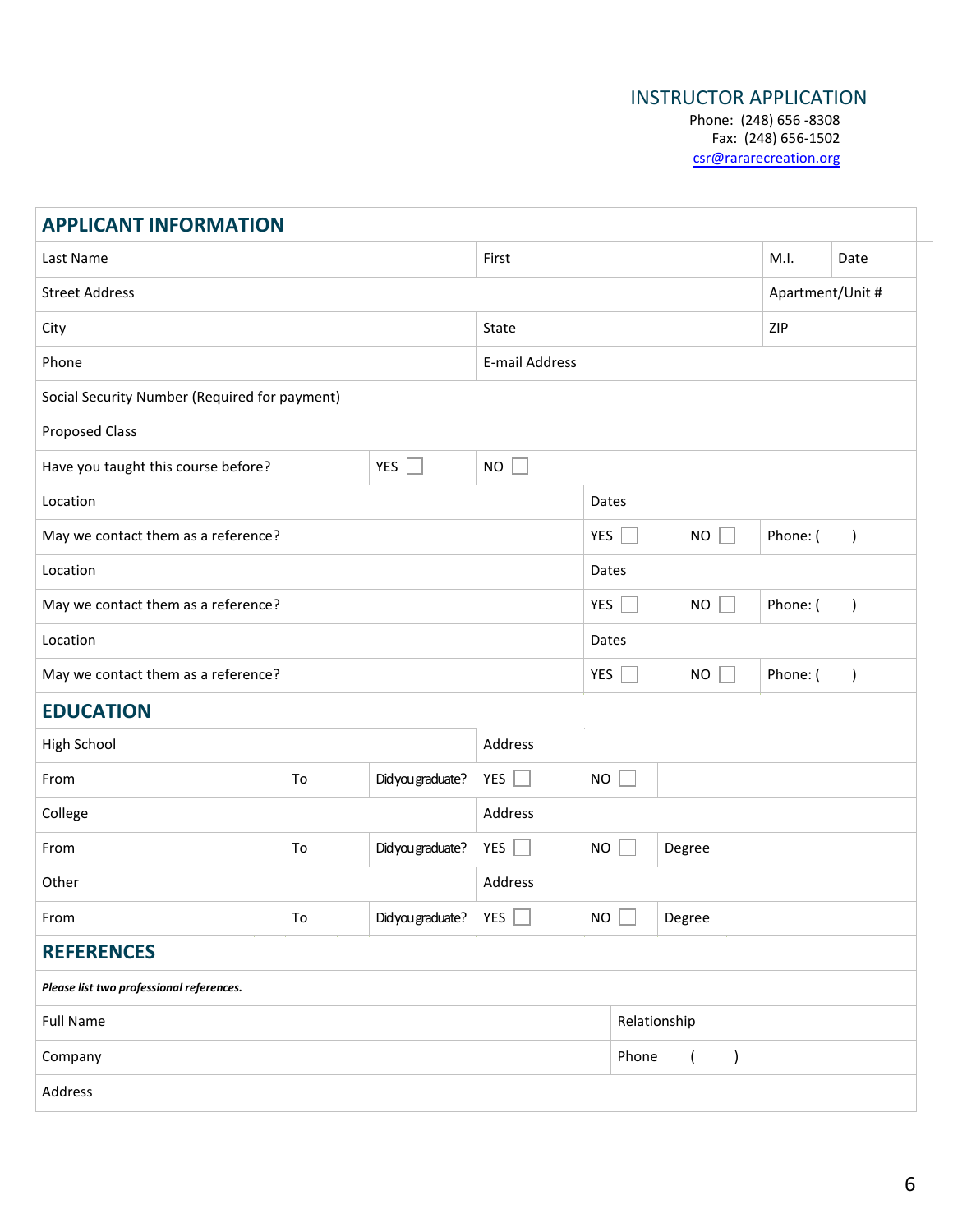| <b>Full Name</b>                                         | Relationship                                                                                                                                                                                                                                                                                                                                                                                                                                                                                                                                                                                                                                                                                                                                                                                           |                     |                             |      |  |
|----------------------------------------------------------|--------------------------------------------------------------------------------------------------------------------------------------------------------------------------------------------------------------------------------------------------------------------------------------------------------------------------------------------------------------------------------------------------------------------------------------------------------------------------------------------------------------------------------------------------------------------------------------------------------------------------------------------------------------------------------------------------------------------------------------------------------------------------------------------------------|---------------------|-----------------------------|------|--|
| Company                                                  |                                                                                                                                                                                                                                                                                                                                                                                                                                                                                                                                                                                                                                                                                                                                                                                                        | Phone<br>$\sqrt{2}$ | $\lambda$                   |      |  |
| Address                                                  |                                                                                                                                                                                                                                                                                                                                                                                                                                                                                                                                                                                                                                                                                                                                                                                                        |                     |                             |      |  |
| <b>RELATED EMPLOYMENT</b>                                |                                                                                                                                                                                                                                                                                                                                                                                                                                                                                                                                                                                                                                                                                                                                                                                                        |                     |                             |      |  |
| Company                                                  |                                                                                                                                                                                                                                                                                                                                                                                                                                                                                                                                                                                                                                                                                                                                                                                                        | Phone               |                             |      |  |
| Address                                                  |                                                                                                                                                                                                                                                                                                                                                                                                                                                                                                                                                                                                                                                                                                                                                                                                        |                     |                             |      |  |
| Job Title                                                |                                                                                                                                                                                                                                                                                                                                                                                                                                                                                                                                                                                                                                                                                                                                                                                                        |                     |                             |      |  |
| Responsibilities                                         |                                                                                                                                                                                                                                                                                                                                                                                                                                                                                                                                                                                                                                                                                                                                                                                                        |                     |                             |      |  |
| From<br>To                                               | Reason for Leaving                                                                                                                                                                                                                                                                                                                                                                                                                                                                                                                                                                                                                                                                                                                                                                                     |                     |                             |      |  |
| May we contact your previous supervisor for a reference? | YES                                                                                                                                                                                                                                                                                                                                                                                                                                                                                                                                                                                                                                                                                                                                                                                                    | <b>NO</b>           |                             |      |  |
| Company                                                  |                                                                                                                                                                                                                                                                                                                                                                                                                                                                                                                                                                                                                                                                                                                                                                                                        | Phone               | $\lambda$<br>$\overline{ }$ |      |  |
| Address                                                  |                                                                                                                                                                                                                                                                                                                                                                                                                                                                                                                                                                                                                                                                                                                                                                                                        | Supervisor          |                             |      |  |
| Job Title                                                |                                                                                                                                                                                                                                                                                                                                                                                                                                                                                                                                                                                                                                                                                                                                                                                                        |                     |                             |      |  |
| Responsibilities                                         |                                                                                                                                                                                                                                                                                                                                                                                                                                                                                                                                                                                                                                                                                                                                                                                                        |                     |                             |      |  |
| To<br>From                                               | Reason for Leaving                                                                                                                                                                                                                                                                                                                                                                                                                                                                                                                                                                                                                                                                                                                                                                                     |                     |                             |      |  |
| May we contact your previous supervisor for a reference? | $YES$                                                                                                                                                                                                                                                                                                                                                                                                                                                                                                                                                                                                                                                                                                                                                                                                  | <b>NO</b>           |                             |      |  |
| <b>NEED FOR PROGRAM</b>                                  |                                                                                                                                                                                                                                                                                                                                                                                                                                                                                                                                                                                                                                                                                                                                                                                                        |                     |                             |      |  |
|                                                          | Please list all other providers of a similar program in this community:                                                                                                                                                                                                                                                                                                                                                                                                                                                                                                                                                                                                                                                                                                                                |                     |                             |      |  |
| Name:                                                    | <u> 1980 - Jan Samuel Barbara, martin din samud al-</u>                                                                                                                                                                                                                                                                                                                                                                                                                                                                                                                                                                                                                                                                                                                                                |                     |                             |      |  |
| Summary of Service:                                      |                                                                                                                                                                                                                                                                                                                                                                                                                                                                                                                                                                                                                                                                                                                                                                                                        |                     |                             |      |  |
| Name:                                                    |                                                                                                                                                                                                                                                                                                                                                                                                                                                                                                                                                                                                                                                                                                                                                                                                        | Phone:              |                             |      |  |
| Summary of Service: ________                             |                                                                                                                                                                                                                                                                                                                                                                                                                                                                                                                                                                                                                                                                                                                                                                                                        |                     |                             |      |  |
| <b>DISCLAIMER AND SIGNATURE</b>                          |                                                                                                                                                                                                                                                                                                                                                                                                                                                                                                                                                                                                                                                                                                                                                                                                        |                     |                             |      |  |
| use of such information.                                 | Contract Instructors are contracted with RARA to provide instruction for specialty recreation activities, and are therefore not employees of RARA.<br>Contract Instructors shall be dismissed at any time if RARA finds their instruction to be inadequate or their behavior, attitude, or appearance to be<br>unacceptable. Please attach any additional information about yourself that would further explain your desire to be a Contract Instructor. I certify that<br>all statements in this application are true and complete. I agree and understand that any incorrect statements or omissions of material facts herein will<br>cause forfeiture on my part of all rights to contracting with RARA. I release all individuals who provide information to RARA from all liability regarding the |                     |                             |      |  |
| Signature                                                |                                                                                                                                                                                                                                                                                                                                                                                                                                                                                                                                                                                                                                                                                                                                                                                                        |                     |                             | Date |  |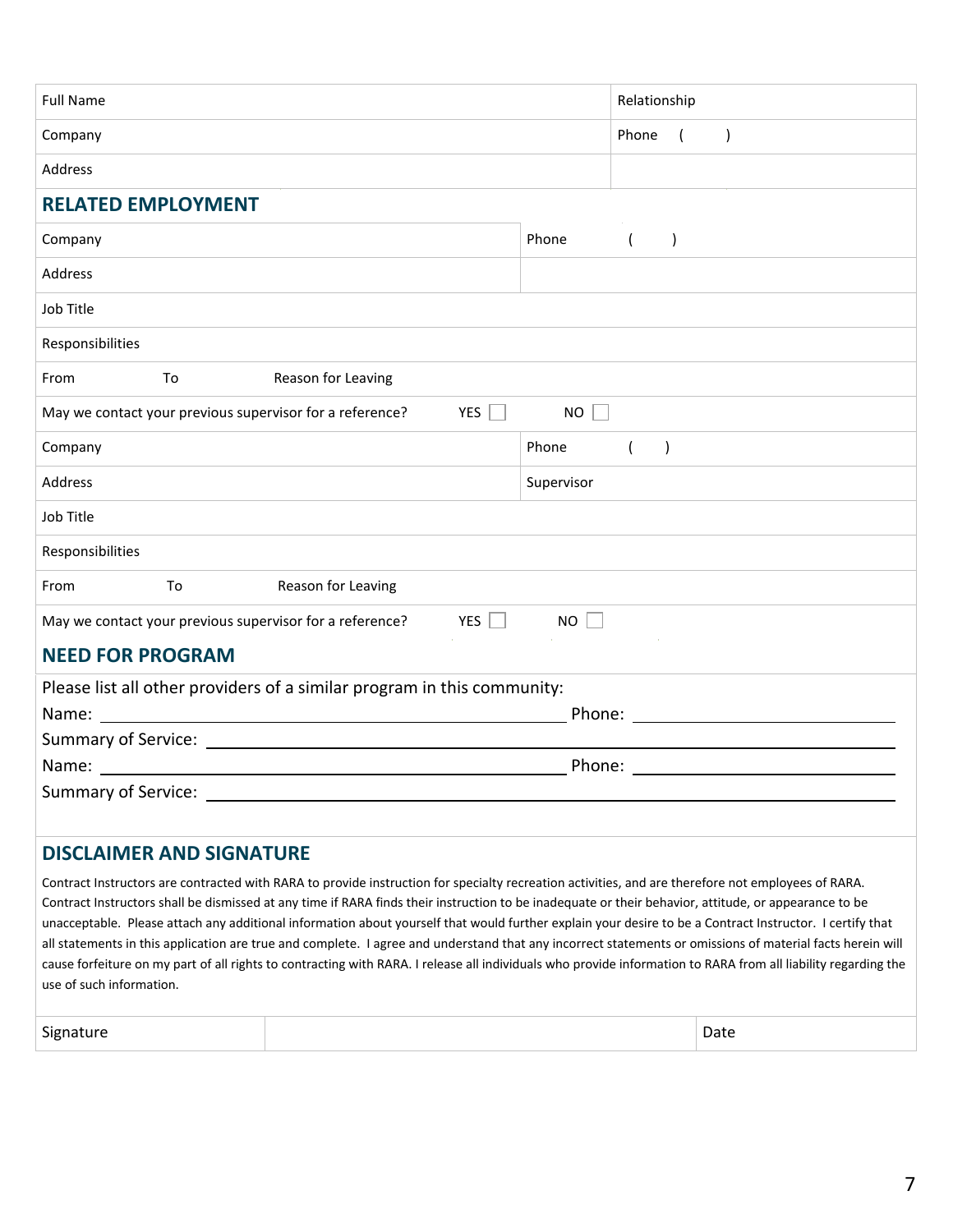## **PROMOTING YOUR COURSE**

All advertisement materials to promote your courses must be approved by a RARA Representative. All advertisement must include the RARA logo, contact number for registration (248) 656-8308 and registration website www.rararegistration.org.

- **Advertisements:** There are several weekly papers that offer low cost advertising for local businesses.
- **Press Release:** RARA will prepare press releases pertaining to courses twice during each year if requested by the Instructor.
- **Special Events:** RARA offers many special events. With prior approval, Instructors are welcome to participate or hand out fliers at RARA events. Contact your Recreation Representative to arrange your attendance at an event.
- **On the Internet:** Develop your own Website. Contact your local Internet provider for information on how to create a site.
- **Promotion by RARA**: RARA will place your description in our Recreation Magazine and any pictures of your classes that you have provided. Additionally, your course description will also be listed on our Online Registration page and promoted on our website.

## **ABSENCES, SUBSTITUTES, REFUNDS & COURSE CANCELLATIONS**

- A. **Absences:** If an instructor is ill or unable to meet with his/her class, the instructor must notify their Recreation Representative as soon as possible. It is the Instructor's responsibility to notify students of a course cancellation of this nature.
- B. **Substitutes:** If an instructor has made arrangements for a substitute, the Department must be notified. Your Recreation Representative must approve all substitutes. Substitutes, who are not Contract Instructors with RARA, must submit an Instructor Application and enter into a Contract and meet all other requirements.
- C. **Refunds/Withdrawals:** Students who withdraw for medical reasons from a course before it ends will be given a pro-rated refund. Refunds will be based on the day that the student notifies the City of their desire to withdraw. Instructors will be compensated based on the revenue after pro-ration. If a material fee is paid, the instructor will retain the entire material fee.
- D. **Course Cancellations:** RARA reserves the right to cancel, combine or divide courses; to change the time, date or place of courses; to change the instructor; and to make other changes which become necessary to ensure a quality experience for the participants. If RARA cancels your course, the Department will notify students and issue any necessary refund. Contract Instructors are responsible for contacting the Recreation Representative immediately if they have reason to cancel a class. If a Contract Instructor cancels, they are responsible for informing students as well.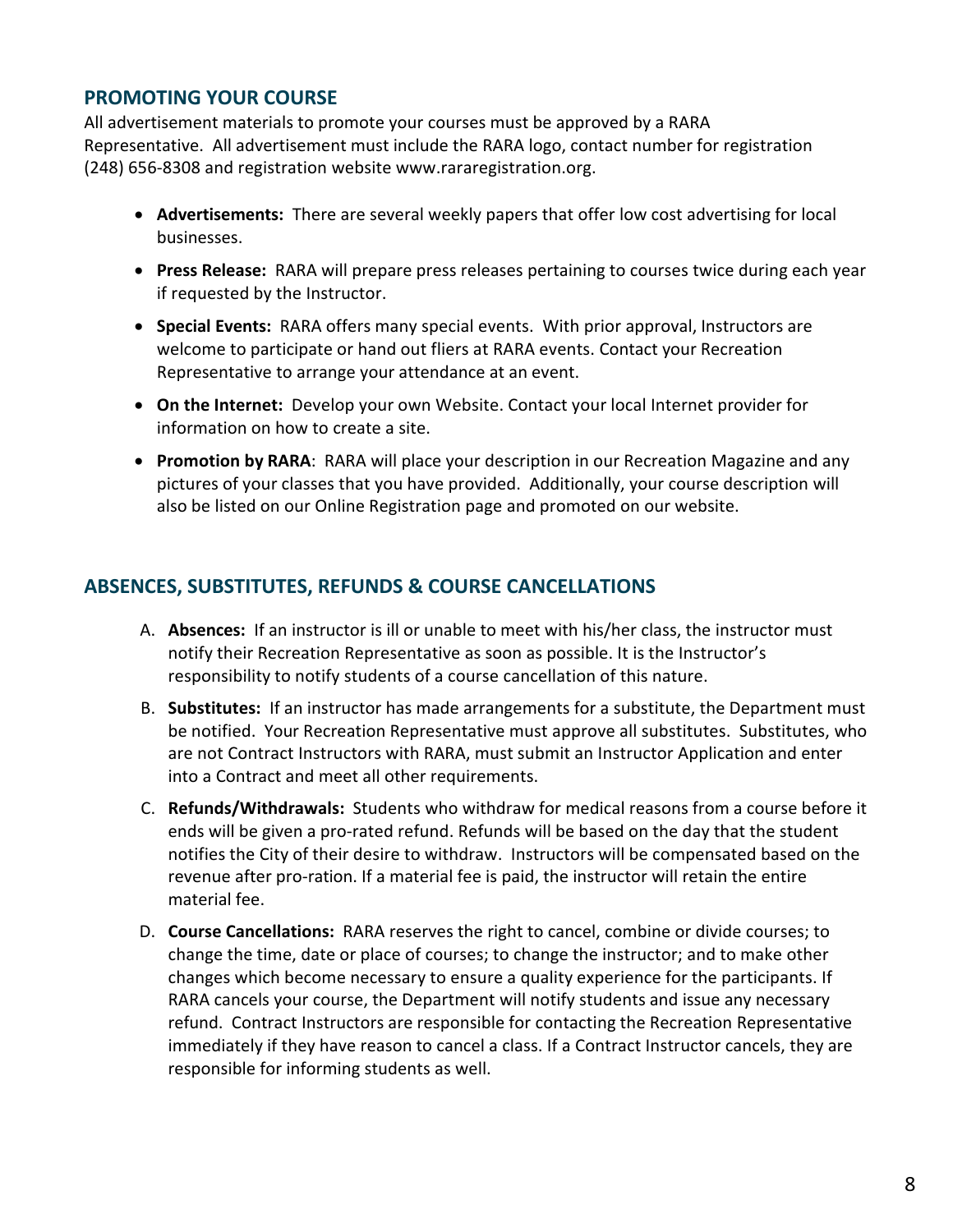## **COURSE AND INSTRUCTOR POLICIES**

**Registration** - All registration takes place through RARA or online at www.rararegistration.org. **Contract Instructors should never collect registration money, registration forms, or supply/material fees.**

## **Contract Instructor Payment**

RARA policy provides for payment after receipt of services; therefore, advance payments are not possible. Instructors must submit a request for payment for classes that are complete. Once requested, the instructor will receive a check for class (es) taught approximately 30 days after services have been rendered. Payment will be based on the number of students enrolled at the end of the class.

RARA will not withhold money for social security of federal income tax. It is the contractor's responsibility to satisfy any taxes due by the contractor in an appropriate manner.

## **Supply/Material Fees**

The Contract Instructor will determine student material fees and inform RARA of the need for these fees. Material fees will be assessed as part of the registration fee. Instructors may also opt to supply classroom materials, direct students to the appropriate source, or build the cost of supplies into the class fee.

## **Standard Revenue Split**

- 75/25 + Rent at RARA Recreation Complex
- $\bullet$  75/25 + Rent at a RARA assigned facility
- 80/20 at a Contract Instructors own facility

Example: The cost of facility rental will be taken off the top of the revenue. Contract Instructors will then receive 75% of the monies received from class registration. The remaining 25% is retained by RARA to cover general operations. Contract Instructor proposals can also include camps and workshops as part of their proposals. Registration fees and compensation for short-term programming and contracts can be negotiated.

#### **Representing RARA through Professional Conduct**

It is imperative that Contract Instructors be helpful and courteous at all times. RARA does not condone inappropriate or offensive behavior by or towards Contract Instructors, participants, and RARA Staff. If a Contract Instructor, participant, or guest engages in an inappropriate or unsafe manner, he or she will be asked to leave the premises. Possession or use of drugs or alcohol while conducting or participating in a class is strictly prohibited.

#### **Personal Business**

Contract Instructors are not allowed to solicit personal services or items to participants, guests, or Staff. The Contract Instructor may not receive or make personal phone calls while performing services.Instructors who wish to bring their children to class for limited periods of time may do so if they can carry out their duties unimpeded and allow others to do the same.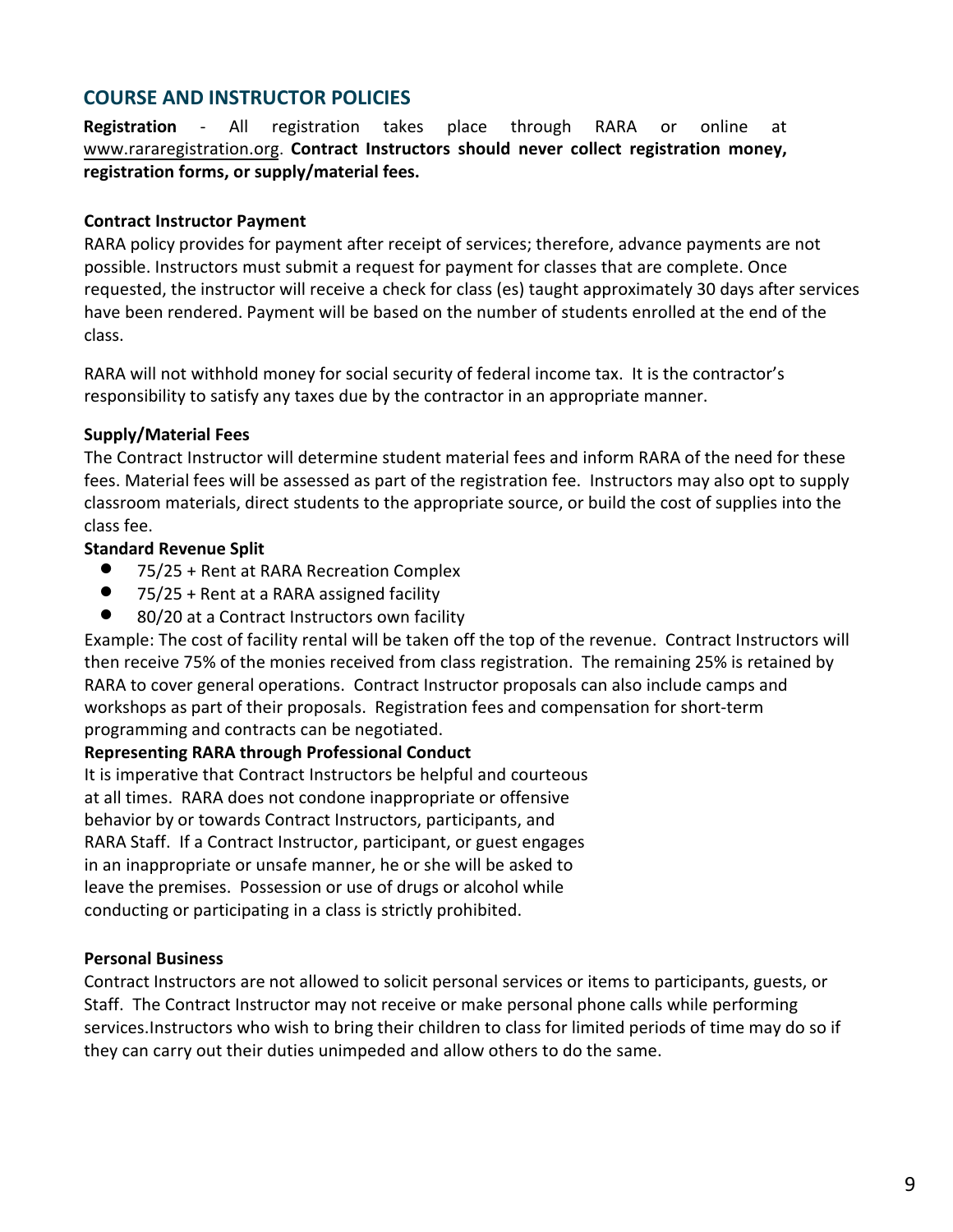## **Facility Access**

Instructors may receive facility access by being issued a key or by supervisor access. Facility access is only allowed for instructing courses. Any other entrance into a facility is considered unauthorized and may result in the Contract Instructor's dismissal. Contract Instructors may not store any materials or equipment at facilities unless previously authorized.

## **Closing of Facilities**

When leaving an activity site, the Contract Instructor must ensure that all doors are locked securely, alarms are set, and lights and A/C are turned off. Staff will be in charge of opening and locking classrooms for Contract Instructors at RARA assigned locations. Facility set up and take down for classes are the responsibility of the Instructor unless previously negotiated.

## **Releasing of Minors**

At the end of the activity time, the Contract Instructor must not release children to anyone other than the authorized parent, guardian, or to an individual authorized by the parent. Never release a child to someone who is unknown to the child or to whom the child expresses fear or uncertainty. The Contract Instructor must stay until all participants have left the facility. The Contract Instructor should contact the parent or guardian if a child is not picked up. If you cannot reach a parent or guardian and more than 15 minutes go by, the Instructor should contact RARA or the Recreation Representative office at (248) 656-8308 during business hours and the Police Department after business hours. Instructor should stay with the child until RARA Staff, police officer or the parent/guardian arrives.

## **Safety of Participants**

The Contract Instructor's primary responsibility is to ensure the safety of participants involved with the activity. If any aspect of the area appears unsafe, it is your responsibility to notify Staff and to take actions that will ensure participant safety.

## **AMERICANS WITH DISABILIITIES ACT (ADA)**

The ADA is federal legislation, which gives civil rights protection to individuals with disabilities similar to those rights provided to individuals based on race, sex, national origin, and religion. It guarantees equal opportunity for individuals with disabilities in employment, public accommodations, transportation, local and state government services and telecommunications.

It is the policy of RARA to fully comply with the provisions of the ADA and to make reasonable accommodations to individuals with vision, or hearing impairments or other disabilities so that they can have an equal opportunity to participate or benefit, unless an undue burden would result.

#### **Discrimination and Harassment**

RARA has a strong policy against any form or type of discrimination and harassment by, among, or to its representatives. Discrimination and harassment can be defined as any behavior